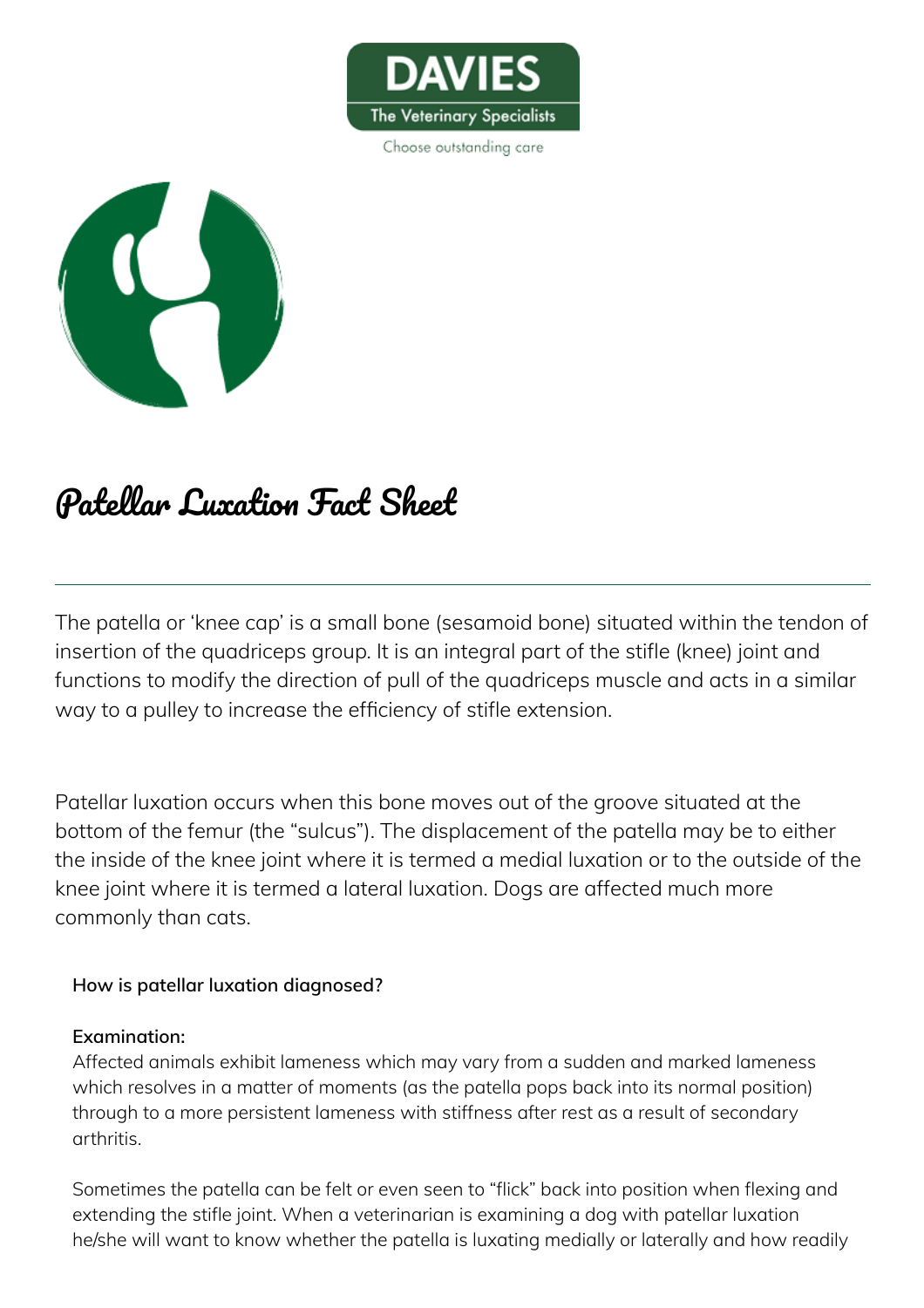it luxates. Various grading schemes exist for patellar luxation. The system we find most useful lists four grades.

Grade 1 In these cases the patella can be pushed out of the groove but immediately pops back into the sulcus when released. This type of luxation doesn't occur with normal use of the limb.

Grade 2 This seems to be the most common grade of patella luxation. The patella is situated within the groove most of the time but will periodically move out of the groove (luxate). This usually occurs during exercise and may not be associated with obvious clinical signs. It may also become apparent when grooming or lifting the leg up to wash/dry a hind paw for example.

Grade 3 In these cases the patella is displaced out of the groove for the majority of time but it can be manipulated back into the groove although it does not to stay there as the joint is flexed/extended.

Grade 4 These are the most severe cases and fortunately are the rarest. The patella is permanently luxated and cannot be manipulated back into the groove. These are the most challenging cases to correct and may be associated with quite marked bony deformities of the affected limb.

Manipulation will also allow appreciation of any "grinding" (or "crepitus") that may be associated with the luxation. This indicates cartilage loss on the back of the patella or over the ridge of the groove. This may have an affect on prognosis as it is associated with arthritis.

Some dogs will suffer from concurrent cranial cruciate ligament failure and this will be assessed at the time of consultation and later when the dog is asleep. This may only be confirmed at surgery. Corrective surgery for these cases is a little more complicated than for patellar luxation alone.

## **Radiography**

Radiography is commonly performed following clinical examination in order to evaluate the bony conformation of the hindlimbs and to assess the stifle joints in more detail.

### **What are the consequences of patellar luxation?**

When the patella is luxated the quadriceps muscle group is not able to work effectively and this will limit the amount of power that it can develop. The ability of the stifle to extend and bear weight is reduced. Lameness is very variable in dogs with patellar luxation. Some will have no obvious clinical signs whereas others may have periods of non weight bearing lameness. As the patella luxates, the cartilage on its joint surface may become damaged since it is not articulating with cartilage in the groove. This can cause osteoarthritis.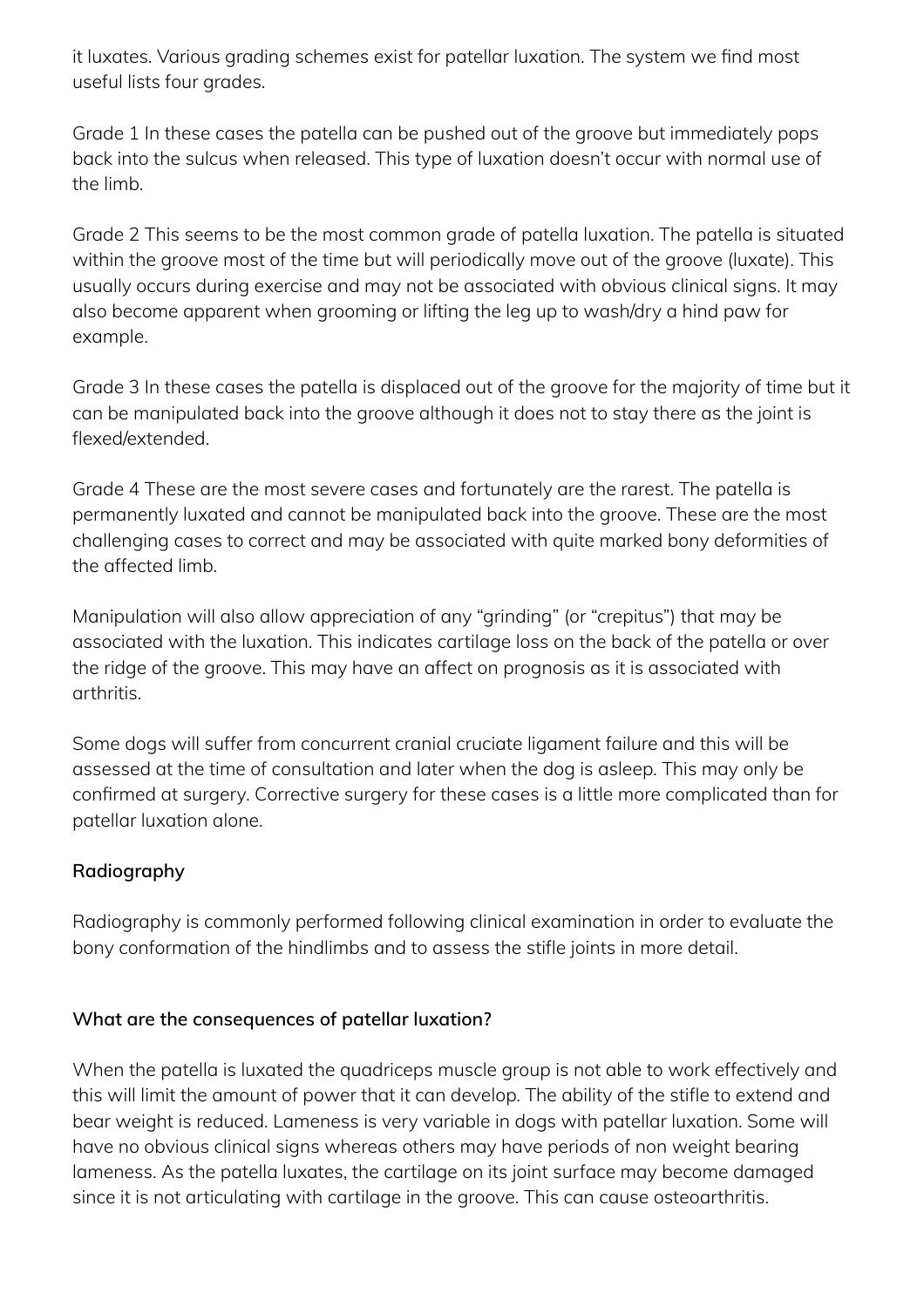## **Why has my dog/ cat got it?**

Most cases of patellar luxation are medial and this is frequently a congenital problem in toy and miniature breed dogs. Breeds showing a predisposition for medial patellar luxation include miniature and toy poodles, Yorkshire terriers, Pomeranians, Pekingese, Chihuahuas and Boston Terriers. Large breed dogs are also affected and the Labrador retriever seems particularly predisposed.

Lateral patellar luxation is seen less commonly and again may be seen in large or small breeds. Patellar luxation is less common in cats than in dogs. Predisposed breeds include the Devon Rex and the Abyssinian. Although the specific cause of patellar luxation is unknown in these cases, it is generally agreed that a defect in hind limb conformation is the underlying cause.

Patellar luxation may also occur following a traumatic event that disrupts the supporting structures of the stifle joint. This is seen in cats and any breed or size of dog.

### **What can be done about it?**

Not all animals with patellar luxation require surgery. Animals with grade 1 luxation and some with grade 2 luxation may be successfully treated conservatively. This decision will be discussed with you in detail following the clinical examination.

For those dogs that require surgery various procedures are available. Whilst each of these may be used in isolation they are more commonly used in combination. These techniques would include

- Deepening of the groove in the femur ("sulcoplasty")

- Moving the attachment point of the patellar ligament on the tibia ("tibial tubercle transposition")
- Releasing the tight fascia around the patella
- Tightening any redundant fascia around the patella

- In exceptional cases, corrective femoral or tibial osteotomies (bone cuts) may be required to realign the limb

### **What post operative care is required?**

Most animals will go home one or two days after surgery. A soft support dressing may be required for a few days post-operatively. Following bandage removal most animals will be tentatively bearing weight on the operated leg. We recommend that animals have restricted exercise for 6 weeks after surgery during which time they are encouraged to use the limb in a controlled fashion. Slow gentle lead walks in the garden are ideal as is gentle physiotherapy. Hydrotherapy can be beneficial post operatively and again may help to improve muscle mass and range of joint motion.